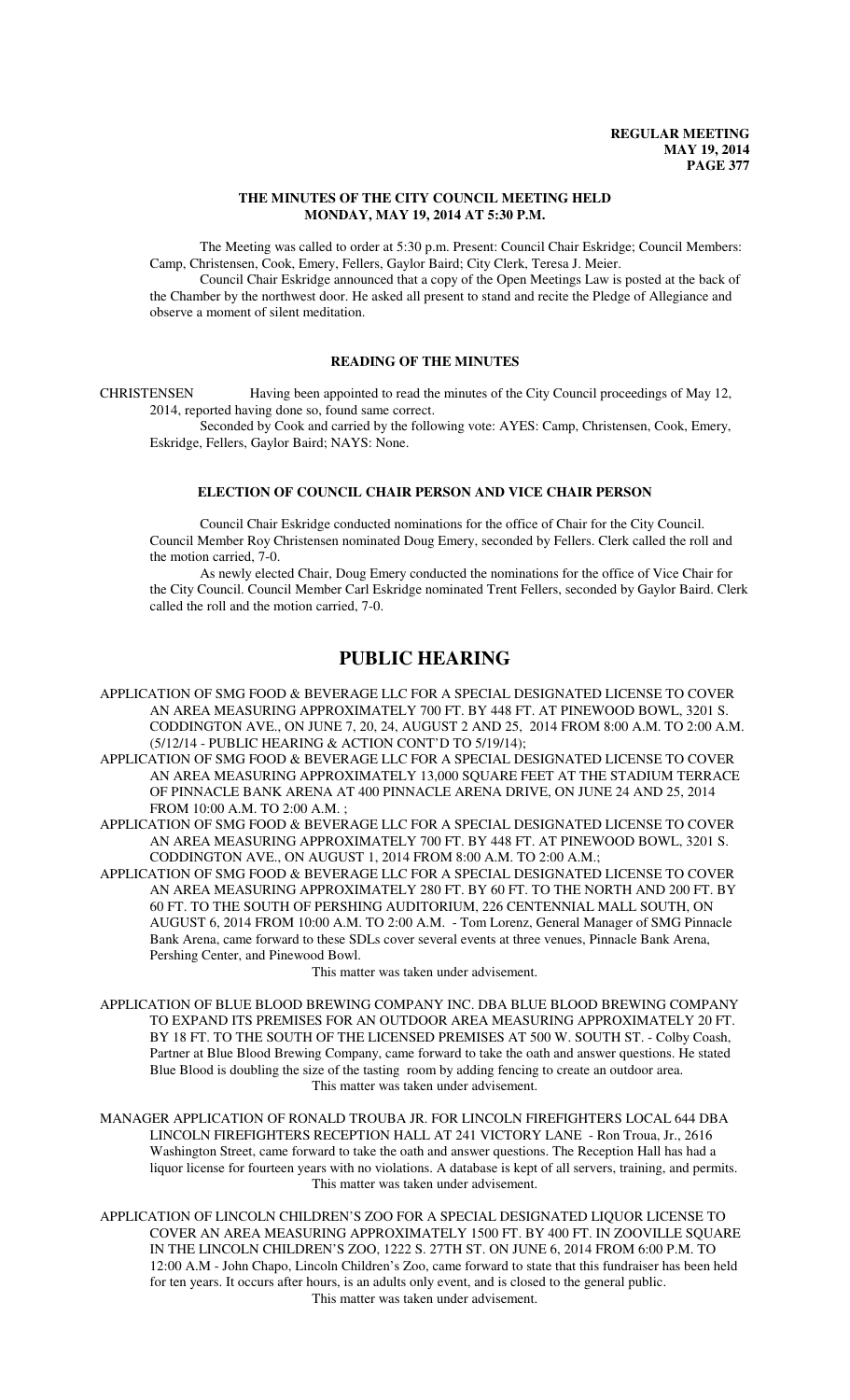- TEXT AMENDMENT 14001 AMENDING TITLE 27 OF THE LINCOLN MUNICIPAL CODE, THE ZONING CODE, TO CLARIFY THAT DWELLINGS FOR NON-RELATED PERSONS IS NOT AN ALLOWED USE IN THE AG, AGR, OR R-6 ZONING DISTRICTS BY AMENDING SECTION 27.06.080 RELATING TO THE GROUP LIVING USE GROUP TO CHANGE THE DESIGNATION OF DWELLINGS FOR NON-RELATED PERSONS IN SAID USE GROUP TABLE FROM A SPECIAL PERMITTED USE TO A PROHIBITED USE IN THE AG, AGR AND R-6 ZONING DISTRICTS; AND AMENDING SECTION 27.70.020 RELATING TO ADDITIONAL USE REGULATIONS FOR DWELLINGS FOR NON-RELATED PERSONS TO CLARIFY THAT DWELLINGS FOR NON-RELATED PERSONS AS A PERMITTED USE UNDER A COMMUNITY UNIT PLAN IS LIMITED TO THE R-1, R-2, R-3, R-4 AND R-5 ZONING DISTRICTS - Marvin Krout, Director of Planning Department, came forward to state this is a correction to the Zoning Code regarding the number of unrelated individuals occupying dwellings in certain zones. There is a special permit process to allow for exceptions. A table approved two years ago outlines which districts allow these exceptions and one district was inadvertently included when it should not have been. This text amendment will correct the table and take out the reference to the special permits in these districts. Discussion followed. This matter was taken under advisement.
- TEXT AMENDMENT 14002 AMENDING SUBSECTIONS (A) AND (B) OF SECTION 27.63.680 OF THE LINCOLN MUNICIPAL CODE, SALE OF ALCOHOLIC BEVERAGES FOR CONSUMPTION ON THE PREMISES, TO DEFINE RESTAURANT UNDER SUBSECTION (A), AND TO ADD THE SALE OF ALCOHOLIC BEVERAGES FOR CONSUMPTION ON THE PREMISES OF A RESTAURANT AS A SPECIAL PERMITTED USE IN THE O-3 DISTRICT UNDER SUBSECTION (B) - Shad Sanford, 148 W. Lombard Dr., came forward to state this restaurant will be a pizzeria in the Highlands. There were two neighbors who were concerned about their view, and one who had concerns about the potential for increased traffic, but overall, neighbors were supportive.

Marvin Krout, Director of Planning Department, came forward to answer questions. He stated there is a special provision for restaurants in certain districts to serve alcohol even if they do not meet other qualifications for distance from residential areas. The O-3 District was inadvertently omitted from this list of eligible districts. The text amendment corrects that omission and provides a definition for restaurants in an office district. Discussion followed.

This matter was taken under advisement.

CHANGE OF ZONE 14007 – APPLICATION OF EIGER CORPORATION FOR A CHANGE OF ZONE FROM AG AGRICULTURAL DISTRICT TO B-5 PLANNED REGIONAL BUSINESS DISTRICT AND FROM B-5 PLANNED REGIONAL BUSINESS DISTRICT TO H-4 GENERAL COMMERCIAL DISTRICT ON PROPERTY GENERALLY LOCATED AT S. 91ST ST. AND PINE LAKE ROAD;

USE PERMIT 140D – APPLICATION OF EIGER CORPORATION TO EXPAND THE BOUNDARY OF THE EXISTING USE PERMIT BY APPROXIMATELY 14.6 ACRES TO ALLOW AN ADDITIONAL 722 DWELLING UNITS, WITH A REQUESTED WAIVER TO ALLOW TANDEM PARKING ASSOCIATED WITH MULTI-FAMILY DWELLINGS, AND TO MODIFY THE MAXIMUM HEIGHT TO 52 FT., AND TO REMOVE APPROXIMATELY 6.3 ACRES BEING REZONED TO H-4 FOR MINI-WAREHOUSING, ON PROPERTY GENERALLY LOCATED AT S. 91ST ST. AND PINE LAKE ROAD - Tim Gergen, Clark Enerson Partners, came forward representing Eiger Corporation to state this change of zone and expanded use permit is for an area next to Sam's Club and Walmart and will facilitate storage units that go with an apartment development. The height waiver will assist with a four story hotel at 84<sup>th</sup> and Hwy. 2. The conditions of the City have all been agreed to.

This matter was taken under advisement.

TEXT AMENDMENT 14003 – AMENDING CHAPTER 27.63 OF THE LINCOLN MUNICIPAL CODE BY AMENDING SECTION 27.63.130 TO CLARIFY THAT THE SECTION APPLIES ONLY TO OUTDOOR RECREATIONAL FACILITIES, TO PROVIDE THAT THE PLANNING COMMISSION MAY ESTABLISH PARKING REQUIREMENTS FOR SUCH OUTDOOR RECREATIONAL FACILITIES AND PROVIDING THAT, AS PART OF THE SPECIAL PERMIT FOR AN OUTDOOR RECREATIONAL FACILITY, THE PLANNING COMMISSION MAY, SUBJECT TO SECTION 27.63.680, PERMIT THE SALE OF ALCOHOLIC BEVERAGES FOR CONSUMPTION ON THE PREMISES AS AN ACCESSORY USE; AND AMENDING SECTION 27.63.680 TO ALLOW THE SALE OF ALCOHOLIC BEVERAGES FOR CONSUMPTION ON THE PREMISES AS AN ACCESSORY USE - Kent Seacrest, Seacrest & Kalkowski, came forward to state this item would create a special permit process to grant staff the ability to make recommendations regarding parking requirements and service of alcohol on a case by case basis. The use of the special permit allows for conditions to be placed and removes the "one size fits all" application of rules. Mr. Seacrest requested a continuation of the Public Hearing with action for two weeks to allow for clarifications and adjustments.

Rick Peo, City Law Department, came forward to answer questions. This change would streamline the process by eliminating the need for multiple applications for the same facility, and would enable decisions at the Planning Commission level while still allowing Council authority in decision making. Discussion followed.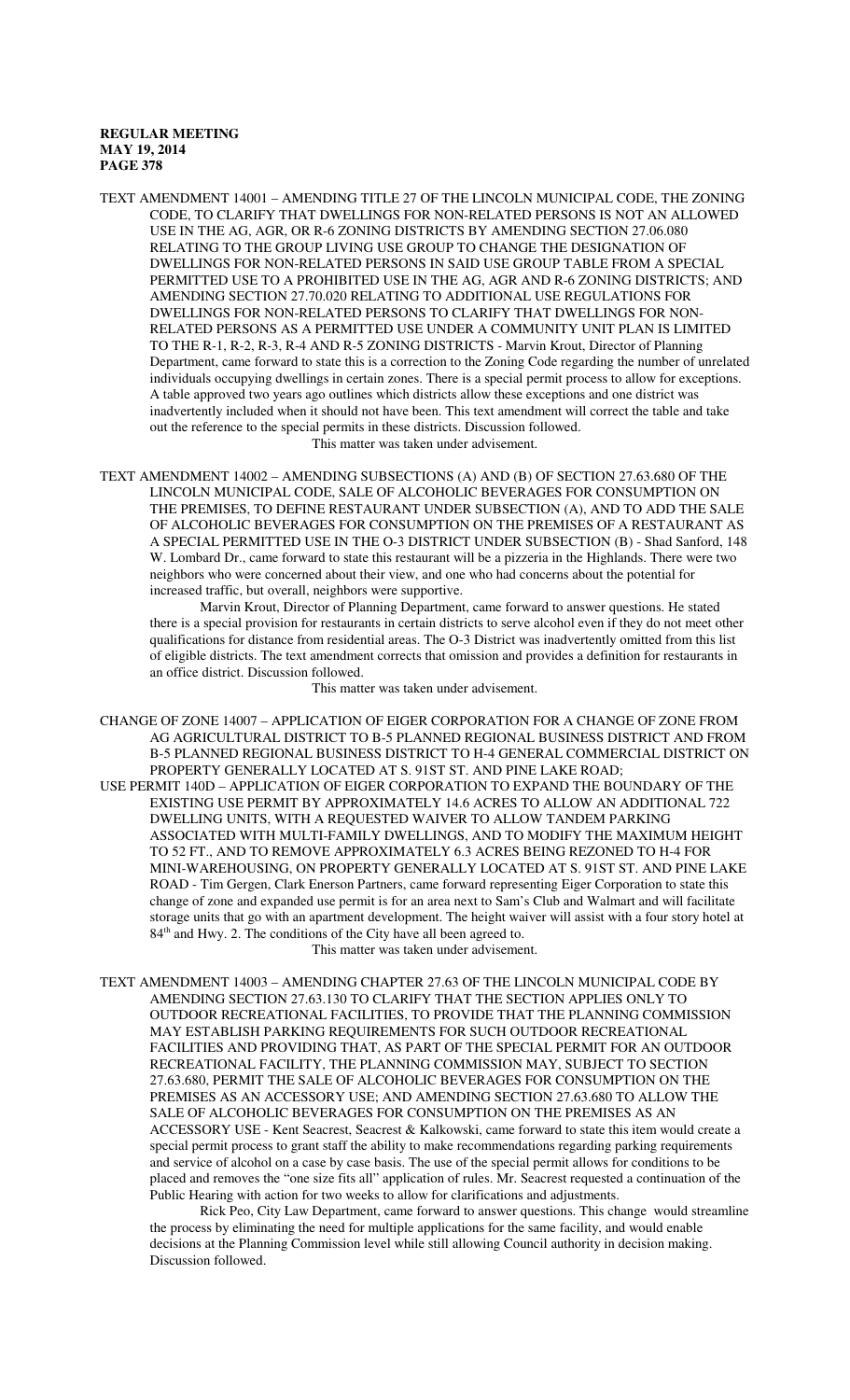Bob Bade, 2721 Laredo Drive, Lincoln Dodgers, came forward to state that he is in opposition to allowing alcohol near youth activities. Competition and alcohol do not mix. Discussion followed. Mr. Seacrest returned for rebuttal and to answer questions. This matter was taken under advisement.

COMP. PLAN AMENDMENT 14002 – AMENDING THE 2040 LINCOLN-LANCASTER COUNTY COMPREHENSIVE PLAN TO CHANGE APPROXIMATELY 61 ACRES OF LAND FROM URBAN RESIDENTIAL TO COMMERCIAL, GREEN SPACE AND ENVIRONMENTAL RESOURCES, ON PROPERTY GENERALLY LOCATED SOUTHWEST OF THE INTERSECTION OF W.CHARLESTON ST. AND SUN VALLEY BOULEVARD;

CHANGE OF ZONE 14009 – APPLICATION OF OAK LAKE DEVELOPMENT, LLC FOR A CHANGE OF ZONE FROM R-3 RESIDENTIAL DISTRICT AND I-1 INDUSTRIAL DISTRICT TO B-2 PLANNED NEIGHBORHOOD BUSINESS DISTRICT ON PROPERTY GENERALLY LOCATED SOUTHWEST OF THE INTERSECTION OF W. CHARLESTON ST. AND SUN VALLEY BOULEVARD;

USE PERMIT 14004 – APPLICATION OF OAK LAKE DEVELOPMENT, LLC TO PERMIT OUTDOOR RECREATIONAL FACILITIES AS A SPECIAL PERMITTED USE, TO DEVELOP 75,000 SQ. FT. OF COMMERCIAL USE, 175,000 SQ. FT. OF INDOOR RECREATIONAL FACILITIES AND 275 HOTEL ROOMS, INCLUDING REQUESTED WAIVERS TO MODIFY THE PARKING, SIGNAGE, MAXIMUM HEIGHT, PARKING LOT SCREENING, STREET TREES AND SIDEWALK REQUIREMENTS, ON PROPERTY GENERALLY LOCATED SOUTHWEST OF THE INTERSECTION OF W. CHARLESTON ST. AND SUN VALLEY BOULEVARD;

APPROVING THE GREAT AMERICAN SPORTS PARK REDEVELOPMENT AGREEMENT BETWEEN THE CITY OF LINCOLN AND GREAT AMERICAN SPORTS PARK, LLC AND OAK LAKE DEVELOPMENT, LLC RELATING TO THE REDEVELOPMENT OF PROPERTY GENERALLY LOCATED BETWEEN SUN VALLEY BLVD. ON THE EAST, CHARLESTON ST. AND W. CHARLESTON ST. ON THE NORTH, THE VIEW STUDENT HOUSING COMPLEX ON THE WEST, AND THE UNION PACIFIC RAIL LINE ON THE SOUTH;

AMENDING THE FY 13/14 CIP TO AUTHORIZE AND APPROPRIATE \$2,116,463 IN TIF FUNDS AND \$1,188,889 IN ENHANCED EMPLOYMENT AREA OCCUPATION TAX FOR THE GREAT AMERICAN SPORTS PARK REDEVELOPMENT PROJECT ON PROPERTY GENERALLY LOCATED BETWEEN SUN VALLEY BLVD. ON THE EAST, CHARLESTON ST. AND W. CHARLESTON ST. ON THE NORTH, THE VIEW STUDENT HOUSING COMPLEX ON THE WEST, AND THE UNION PACIFIC RAIL LINE ON THE SOUTH;

AUTHORIZING A RETAIL BUSINESS OCCUPATION TAX ON RETAIL BUSINESSES LOCATED WITHIN THE GREAT AMERICAN SPORTS PARK PROJECT'S ENHANCED EMPLOYMENT AREA IDENTIFIED IN THE NORTHWEST CORRIDORS REDEVELOPMENT PLAN FOR OUTDOOR LIGHTED SPORTS FIELDS AND ASSOCIATED PARKING, RESTROOMS AND RELATED IMPROVEMENTS;

AUTHORIZING THE ISSUANCE OF TAX ALLOCATION BONDS AND THE ISSUANCE OF OCCUPATION TAX REVENUE BONDS FOR THE GREAT AMERICAN SPORTS PARK REDEVELOPMENT PROJECT - Wynn Hjermstadt, Urban Development Department, came forward to state these items are all related to the Great American Sports Park. This is a challenging site. It is in a flood plain and is a former landfill site. Considering these challenges, this is an appropriate use. There will be ten sports fields, new roads, parking, maintenance facilities, a concession area, and associated sewer and water infrastructure. This project exceeds the requirements to be declared an Enhanced Employment Area; therefore, a developer driven general occupation tax may be levied to assist in funding this project. 10.5 million dollars will come from private investment, 2.1 million from TIF funds, and 1.2 million from the occupation tax. This is a good example of the private sector creating a project that will benefit the entire City. Discussion followed.

Rick Peo, City Law Department, came forward to answer questions on taxation of retail activities and uses of TIF funds. Discussion followed.

Lauren Wismer, Gilmore and Bell, came forward to state that his firm drafted the TIF bond and the Occupation Tax Revenue Bond, which is similar to the TIF bond and creates no liability for the City. They are developer purchased so it is not an obligation offered to the general public. Discussion followed.

Rick Peo stated that taxes are imposed on the designated business area. Discussion followed. Bob Bade, 2721 Laredo Drive, Lincoln Dodgers, came forward to state that the City needs

additional fields. Teams often scramble to find available time slots and available practice fields and many even travel outside of Lincoln to practice. He stated that he has concerns about the use of astroturf on the new fields and he feels it is a potential detriment to the overall quality of the new facilities.

Scott Sandquist, Sandquist Construction, came forward to state that at this time, there are many design issues to consider and alternatives are being weighed. No final decisions have been made. This is a complex project with many factors. The nearby wetlands will remain as they are. The fields were enlarged to allow for more diversity in the types of sports that might be played in the future. Discussion followed.

Kent Seacrest, Seacrest and Kalkowski, came forward to state that this project and the project with Lincoln Optimist Club are getting linked and are both becoming part of a bigger vision. It is hoped that in the future there will be associated lodging, restaurants, and retail. The location is great in terms of access to downtown and the West Haymarket development, and this use is one of the best possible use options for this tricky site. None of the neighbors objected to this use, and Planning Commission gave unanimous recommendation.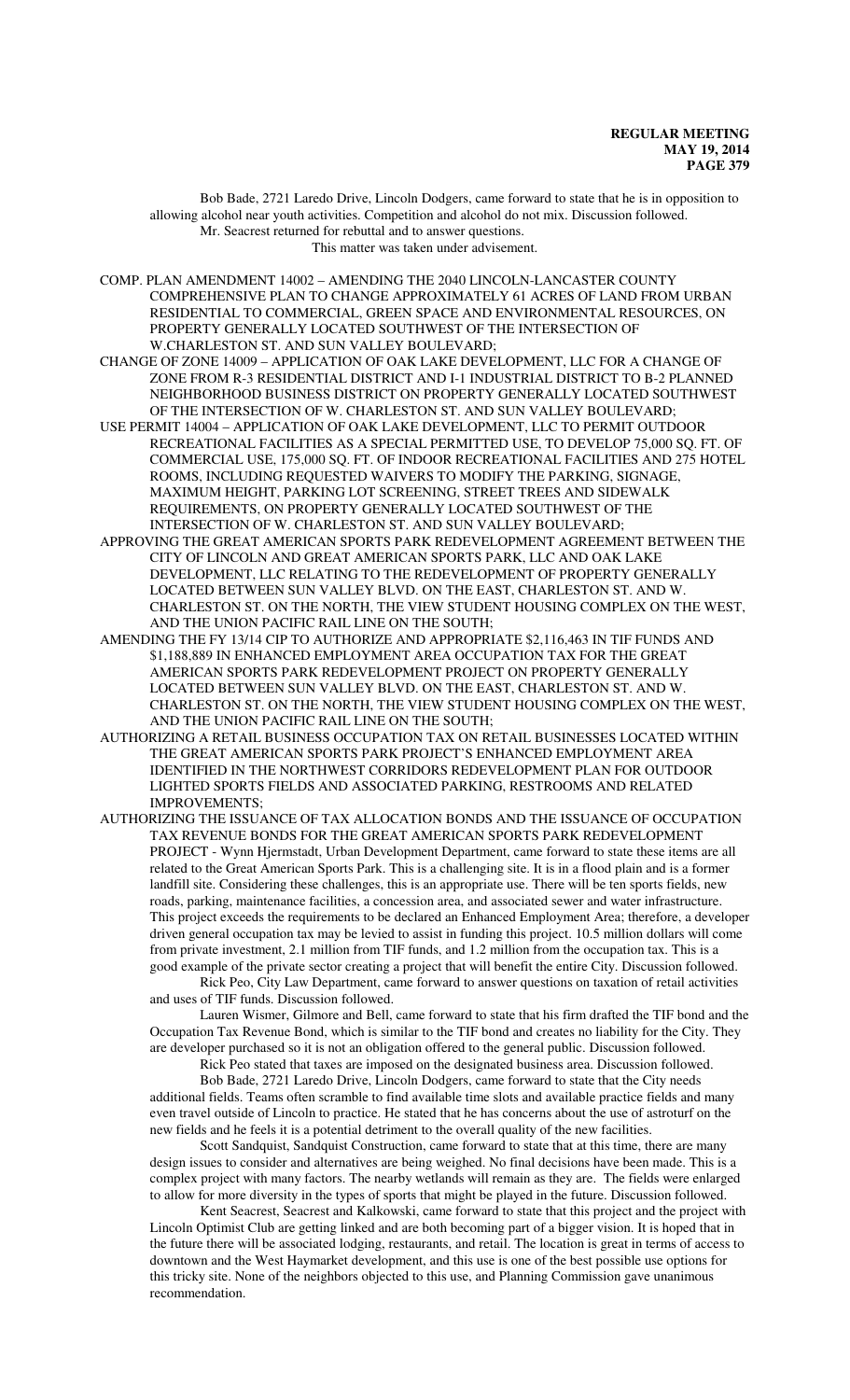Mark Palmer, Olsson Associates, came forward to describe the environmental challenges of this site. He stated that this is a historic landfill and is also in the floodplain, and the existing wetlands must also be avoided. All Department of Environmental Quality standards are being met. Discussion followed. This matter was taken under advisement.

**7:16 P.M. BREAK 7:22 P.M. RECONVENED**

SPECIAL PERMIT 1662A – APPLICATION OF STAR CITY OPTIMIST YOUTH FOUNDATION TO AMEND THE SITE PLAN FOR A RECREATIONAL FACILITY, TO CHANGE THE HOURS OF OPERATION AND TO ALLOW THE SALE OF ALCOHOL FOR CONSUMPTION ON THE PREMISES, ALONG WITH A REQUESTED WAIVER TO MODIFY THE SIDE AND FRONT YARD SETBACKS ON PROPERTY GENERALLY LOCATED AT S. FOLSOM ST. AND W. PIONEERS BOULEVARD - Ardis Moody, 410 NW 16<sup>th</sup> Street, Star City Optimist Youth Foundation, came forward to state that the goal of the Optimists is to bring out the best in kids. For many years, the Lincoln Chapter has had a vision of building a sports complex for local youth. Ten years ago, four fields with a minimal snack bar were built, but the vision for a grander sports complex was still a goal. This is an opportunity to combine the ability, knowledge, and connections of the developers in order to make that goal a reality. Alcohol has never been allowed near youth playing fields, but serving during the off season to adult-only events would provide valuable revenue. Discussion followed.

Jeremy Williams, Design Associates of Lincoln, Inc., came forward to describe the proposed site plans. The fields are larger in size to cover various age-group sports, such as softball and some baseball for ages fourteen and under. Discussion followed.

Jeff Weak, 13958 Fowler Ave, Omaha, came forward to state that as owner of We Compete Sportsplex Iowa, he has looked at this specific site and concluded that this project is viable and needed. Some benefits this project provides include the ability to program activities on multiple fields, to have multipurpose fields, and to be adaptable with scheduling. Discussion followed.

Scott Sandquist, Sandquist Construction, came forward to answer questions about the role alcohol would play in contributing to the overall financial feasability of the entire project facility.

Kent Seacrest, Seacrest & Kalkowski, came forward to state the amendment shows the reoriented fields, clarifies the hours of operation, and provides for a waiver on one sign. There was no opposition from neighbors and Planning Staff and the Planning Commission both recommended approval. A delay is requested in order to coincide with the vote on the related item.

This matter was taken under advisement.

AMENDING THE 21ST AND N REDEVELOPMENT AGREEMENT BETWEEN THE CITY OF LINCOLN AND HOPPE BROTHERS, LLC, APPROVED BY RESOLUTION NO. A-87644 ON NOVEMBER 4, 2013, TO REVISE THE ESTIMATED AMOUNT OF TIF AND TO ADD SOIL REMEDIATION AS A USE OF TIF - Wynn Hjermstad, Urban Development Department, came forward to state that since the original agreement was approved, the developer has done soil testing and identified some compaction issues that require remediation, which is one allowable use of TIF funds. The cost of infrastructure has also increased significantly and estimates have become more accurate. This resolution increases the TIF and changes the start date. She clarified that all of this risk falls upon the developer and not the tax payer. Discussion followed.

Tom Huston, 233 S. 13<sup>th</sup> St., Ste. 1900, came forward representing Hoppe Brothers, LLC to state that once work actually began with the property, there were some surprises and this amendment to the redevelopment agreement addresses those.

This matter was taken under advisement.

APPROVING A MULTI-YEAR CAD SOFTWARE LICENSE AGREEMENT BETWEEN THE CITY OF LINCOLN AND BENTLEY SYSTEMS, INC. FOR COMPUTER AIDED DRAFTING SOFTWARE FOR A THREE YEAR TERM - Tim Pratt, Public Works & Utilities Department, came forward to state it is a better value to have a 3 year contract. It includes forty-six licenses shared among one hundred eighteen people, software updates, and some online and in-person training.

Thomas Shaffer, Public Works & Utilities Department, was on hand to answer questions. This matter was taken under advisement.

APPROVING THE APPOINTMENT OF JEFFERY R. KIRKPATRICK AS THE CITY ATTORNEY FOR A TWO-YEAR TERM EFFECTIVE JUNE 1, 2014 - Rod Confer, City Attorney, came forward to state he recommended Jeff Kirkpatrick to the Mayor as his replacement. Jeff grew up on a cattle ranch in Ainsworth, Nebraska. He graduated from the University of Nebraska, Kearney and completed his law degree with high distinction in Lincoln. Before joining the City Attorney's office in 2010, he gained twelve years of experience practicing a wide area of law at a private practice. He has been heavily involved with the West Haymarket Joint Public Agency, drew up the contract for the Pinnacle Bank Arena, and has advised LFR in their activities. He served on the library board and has also advised their activities. He is smart and experienced and will do an excellent job.

Jeff Kirkpatrick, City Law Department, came forward to state that it has been a pleasure working under Rod Confer. He left the Law Department in excellent shape. This is a particularly exciting time to be working for the City.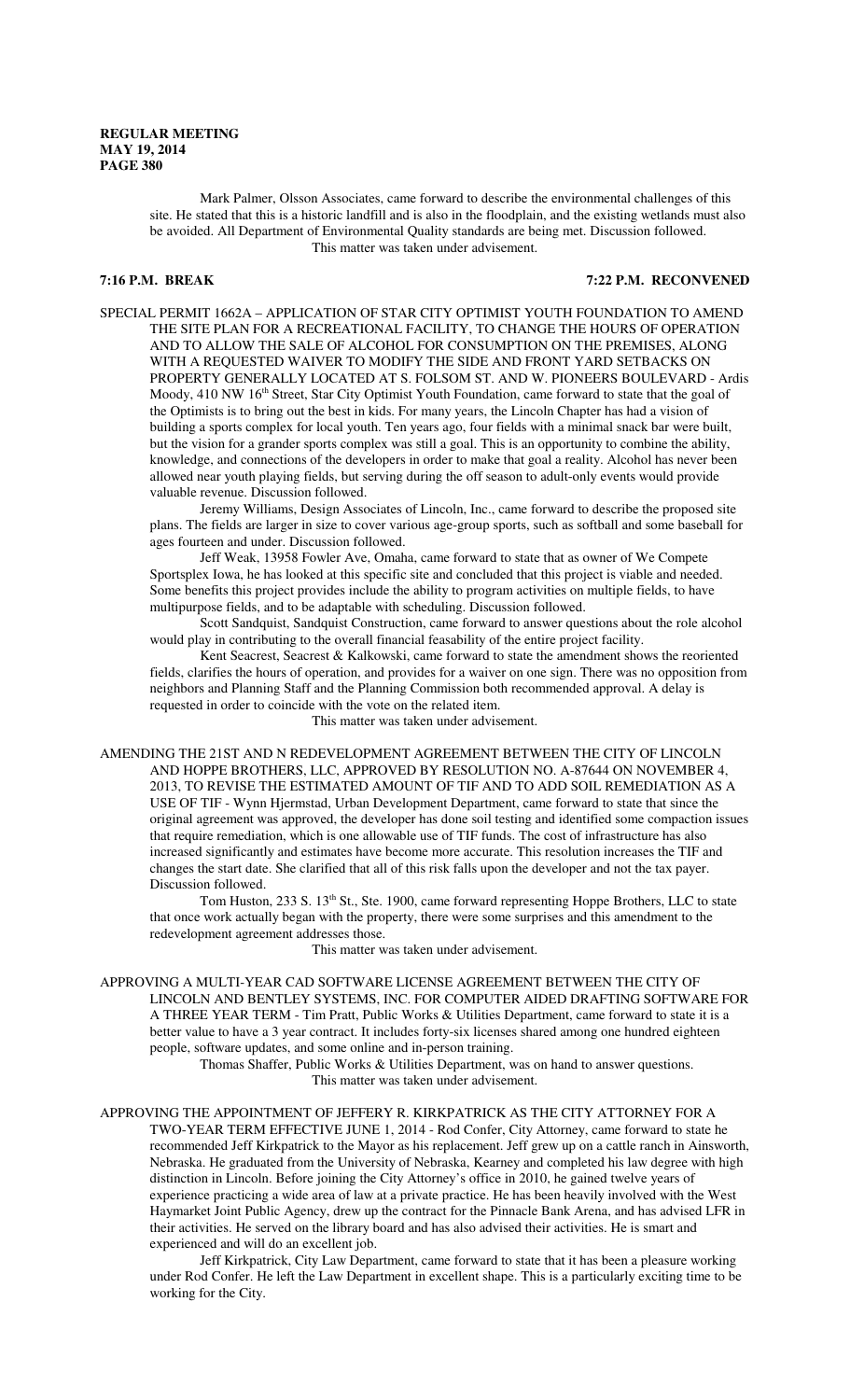Teri Pope Gonzalez, 349 S. 1st Street, came forward to state for the record that Jeffery Kirkpatrick has served as her attorney in the past.

This matter was taken under advisement.

# **COUNCIL ACTION**

#### **REPORTS OF CITY OFFICERS**

APPROVING A SERVICE AGREEMENT BETWEEN THE CITY OF LINCOLN AND THE BOARD OF REGENTS OF THE UNIVERSITY OF NEBRASKA ON BEHALF OF THE COLLEGE OF NURSING TO PROVIDE CLINICAL TRAINING FOR PUBLIC HEALTH STUDENTS AT EASTERDAY RECREATION CENTER FOR A TERM OF JANUARY 1, 2014 THROUGH DECEMBER 31, 2016 - CLERK read the following resolution, introduced by Jon Camp, who moved its adoption:<br>A-88264 BE IT RESOLVED by the City Council of the City of Lincoln, Nebraska: BE IT RESOLVED by the City Council of the City of Lincoln, Nebraska:

That the Service Agreement between the City of Lincoln and the Board of Regents of the

University of Nebraska on behalf of the UNMC College of Nursing, to provide clinical training for public health nursing students at Easterday Recreation Center for a term of January 1, 2014 through December 31, 2016, upon the terms and conditions as set forth in said Agreement, which is attached hereto and made a part hereof by reference, is hereby accepted and approved and the Mayor is hereby authorized to execute said Agreement on behalf of the City.

The City Clerk is directed to send a copy of this Resolution and one fully executed copy of the Agreement to Lynn Johnson, Director of the Parks and Recreation Department for transmittal to the parties.

Introduced by Jon Camp

Seconded by Christensen and carried by the following vote: AYES: Camp, Christensen, Cook, Emery, Eskridge, Fellers, Gaylor Baird; NAYS: None.

APPOINTING JON CAMP TO THE PUBLIC BUILDING COMMISSION FOR A TERM EXPIRING AUGUST 1, 2017 - CLERK read the following resolution, introduced by Carl Eskridge, who moved its adoption:

A-88265 BE IT RESOLVED by the City Council of the City of Lincoln, Nebraska:

That the appointment of Jon Camp to the Public Building Commission for a term expiring August 1, 2017 is hereby approved.

Introduced by Carl Eskridge

Seconded by Christensen and carried by the following vote: AYES: Camp, Christensen, Cook, Emery, Eskridge, Fellers, Gaylor Baird; NAYS: None.

CLERK'S LETTER AND MAYOR'S APPROVAL OF RESOLUTIONS AND ORDINANCES PASSED BY THE CITY COUNCIL ON MAY 5, 2014 - CLERK presented said report which was placed on file in the office of the City Clerk. **(27-1)**

RESOLUTION APPROVING THE DISTRIBUTION OF FUNDS REPRESENTING INTEREST EARNINGS ON SHORT-TERM INVESTMENTS OF IDLE FUNDS DURING THE MONTH ENDED MARCH 31, 2014 - CLERK read the following resolution, introduced by Roy Christensen, who moved its adoption:

A-88266 BE IT RESOLVED by the City Council of the City of Lincoln, Nebraska:

That during the month ended March 31, 2014 \$124,081.54 was earned from the investments of "IDLE FUNDS". The same is hereby distributed to the various funds on a pro-rata basis using the balance of each fund and allocating a portion of the interest on the ration that such balance bears to the total of all fund balances.

#### Introduced by Roy Christensen

Seconded by Christensen and carried by the following vote: AYES: Camp, Christensen, Cook, Emery, Eskridge, Fellers, Gaylor Baird; NAYS: None.

#### **PETITIONS & COMMUNICATIONS**

SETTING THE HEARING DATE OF MON., JUNE 2, 2014 AT 3:00 P.M. ON THE MANAGER APPLICATION OF SCOTT SCHLATTER FOR HY-VEE LINCOLN 3 AT 5020 N. 27TH ST - CLERK read the following resolution, introduced by Roy Christensen, who moved its adoption:

A-88267 BE IT RESOLVED by the City Council, of the City of Lincoln, that a hearing date is hereby set

for Monday, June 2, 2014 at 3:00 p.m. or as soon thereafter as possible in the City Council Chambers, County-City Building, 555 S. 10th St., Lincoln, NE for the Manager Application of Scott Schlatter for Hy-

Vee, Inc. dba Hy-Vee 3 located at 5020 N. 27<sup>th</sup> Street.

If the Police Dept. is unable to complete the investigation by said time, a new hearing date will be set.

Introduced by Roy Christensen

Seconded by Fellers and carried by the following vote: AYES: Camp, Christensen, Cook, Emery, Eskridge, Fellers, Gaylor Baird; NAYS: None.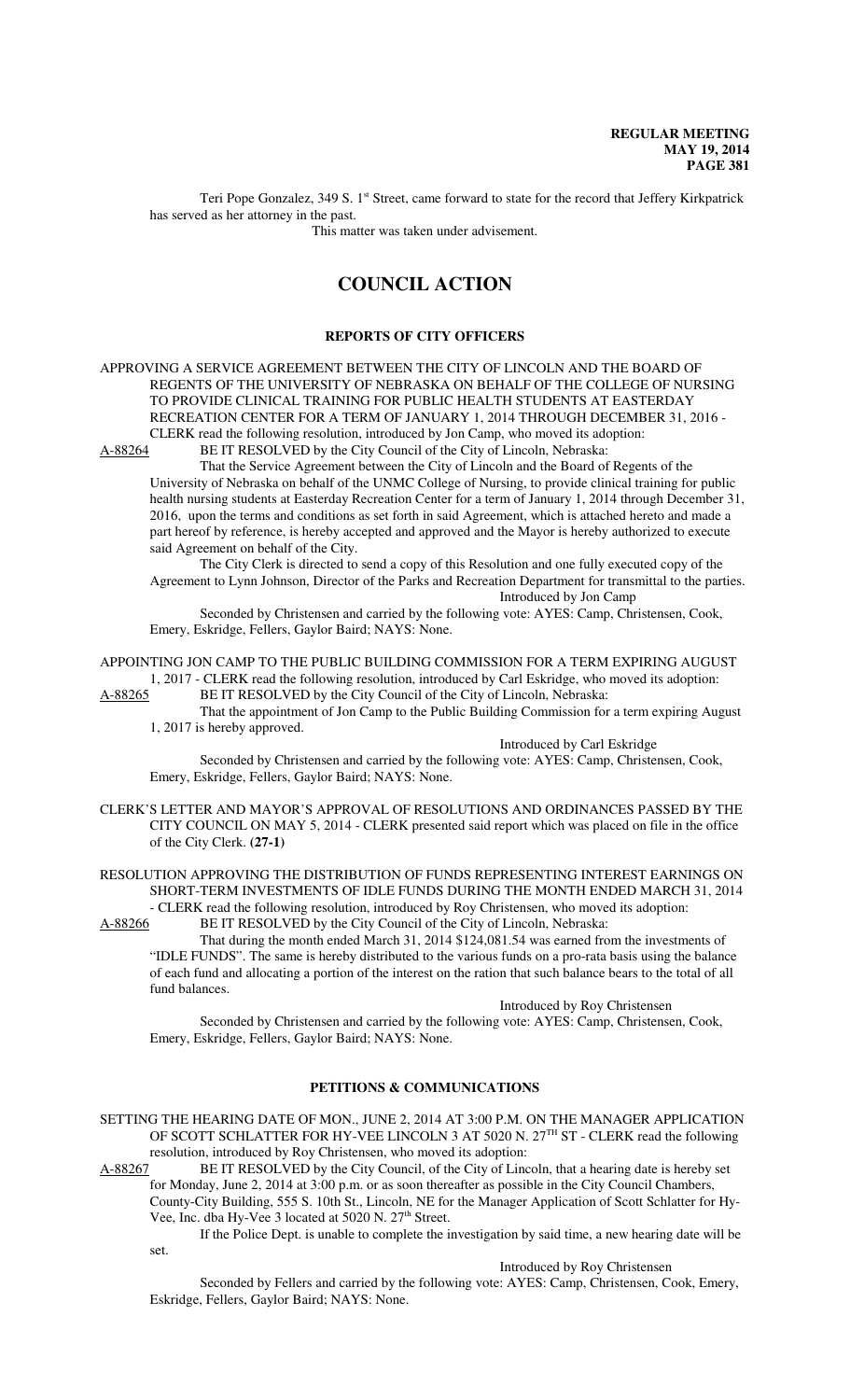set.

- SETTING THE HEARING DATE OF MON., JUNE 9, 2014 AT 3:00 P.M. ON THE APPLICATION OF SULTANI BROTHERS INC DBA NORTH STAR EXPRESS FOR A CLASS D LIQUOR LICENSE AT 5700 N. 33<sup>RD</sup> ST - CLERK read the following resolution, introduced by Roy Christensen, who moved its adoption:
- A-88268 BE IT RESOLVED by the City Council, of the City of Lincoln, that a hearing date is hereby set for Monday, June 9, 2014, at 3:00 p.m. or as soon thereafter as possible in the City Council Chambers, County-City Building, 555 S. 10th St., Lincoln, NE for the application of Sultani Brothers Inc. dba North Star Express for a Class D liquor license located at 5700 N. 33rd Street.

If the Police Dept. is unable to complete the investigation by said time, a new hearing date will be

Introduced by Roy Christensen

Seconded by Fellers and carried by the following vote: AYES: Camp, Christensen, Cook, Emery, Eskridge, Fellers, Gaylor Baird; NAYS: None.

- SETTING THE HEARING DATE OF MON., JUNE 9, 2014 AT 3:00 P.M. ON THE APPLICATION OF HY-VEE INC. DBA HY-VEE LINCOLN 3 FOR AN EXPANSION OF THEIR LIQUOR LICENSE FROM 220' X 275' TO 246' X 371' AT 5020 N. 27<sup>TH</sup> ST - CLERK read the following resolution, introduced by Roy Christensen, who moved its adoption:
- A-88269 BE IT RESOLVED by the City Council, of the City of Lincoln, that a hearing date is hereby set for Monday, June 9, 2014, at 3:00 p.m. or as soon thereafter as possible in the City Council Chambers, County-City Building, 555 S. 10th St., Lincoln, NE for the application of Hy-Vee Inc. dba Hy-Vee Lincoln 3 for an expansion of their licensed premise area from 220' x 275' to an area approx. 246' x 371' located at 5020 N. 27<sup>th</sup> Street.

If the Police Dept. is unable to complete the investigation by said time, a new hearing date will be set.

Introduced by Roy Christensen

Seconded by Fellers and carried by the following vote: AYES: Camp, Christensen, Cook, Emery, Eskridge, Fellers, Gaylor Baird; NAYS: None.

INFORMAL PETITION TO CREATE A WATER DISTRICT IN GOODHUE BLVD., BETWEEN A & B ST., SUBMITTED BY ORMAND PLAUTZ - CLERK presented said petition which was referred to the Public Works & Utilities Department on May 19, 2014.

#### PLACED ON FILE IN THE OFFICE OF THE CITY CLERK:

Administrative Amendment No. 14025 to Administrative Final Plat No. 01061, approved by the Planning Director on May 6, 2014, requested by Olsson Associates, to correct the dimensions of the length of the southeast line of Lot 1, Horizon Business Center 5<sup>th</sup> Addition. Property is located at 1130 Aries Drive. Administrative Amendment No. 14029 to Special Permit No. 1895, Vavrina Meadows Planned Service Commercial, approved by the Planning Director on May 9, 2014, requested by ESP, Inc., to add to the general notes to clarify that cross parking is allowed both on the private roadways and lots, on property generally located at S. 14<sup>th</sup> St. and Yankee Hill Rd.

Administrative Amendment No. 14030 to Use Permit No. 129A, Vavrina Meadows, approved by the Planning Director on May 9, 2014, requested by ESP, Inc., to add to the general notes to clarify that cross parking is allowed both on the private roadways and lots, on property generally located at S. 14<sup>th</sup> St. and Yankee Hill Rd.

### **LIQUOR RESOLUTIONS**

APPLICATION OF SMG FOOD & BEVERAGE LLC FOR A SPECIAL DESIGNATED LICENSE TO COVER AN AREA MEASURING APPROXIMATELY 700 FT. BY 448 FT. AT PINEWOOD BOWL, 3201 S. CODDINGTON AVE., ON JUNE 7, 20, 24, AUGUST 2 AND 25, 2014 FROM 8:00 A.M. TO 2:00 A.M. (5/12/14 - PUBLIC HEARING & ACTION CONT'D TO 5/19/14) - CLERK read the following resolution, introduced by Jon Camp, who moved its adoption for approval:

A-88270 BE IT RESOLVED by the City Council of the City of Lincoln, Nebraska:

That after hearing duly had as required by law, consideration of the facts of this application, the Nebraska Liquor Control Act, and the pertinent City ordinances, the City Council recommends that the application of SMG Food & Beverage, LLC for a Special Designated License to cover an area measuring approximately 700 feet by 448 feet at Pinewood Bowl, 3201 South Coddington Ave., Lincoln, Nebraska, on June 7, 20, 24, August 2 and 25, 2014, between the hours of 8:00 a.m. and 2:00 a.m., be approved with the condition that the premises complies in every respect with all City and State regulations and with the following requirements:

- 1. Identification to be checked, wristbands required on all parties wishing to consume alcohol.
- 2. Adequate security shall be provided for the event.<br>3. The area requested for the permit shall be separate
- The area requested for the permit shall be separated from the public by a fence or other means.
- 4. Responsible alcohol service practices shall be followed.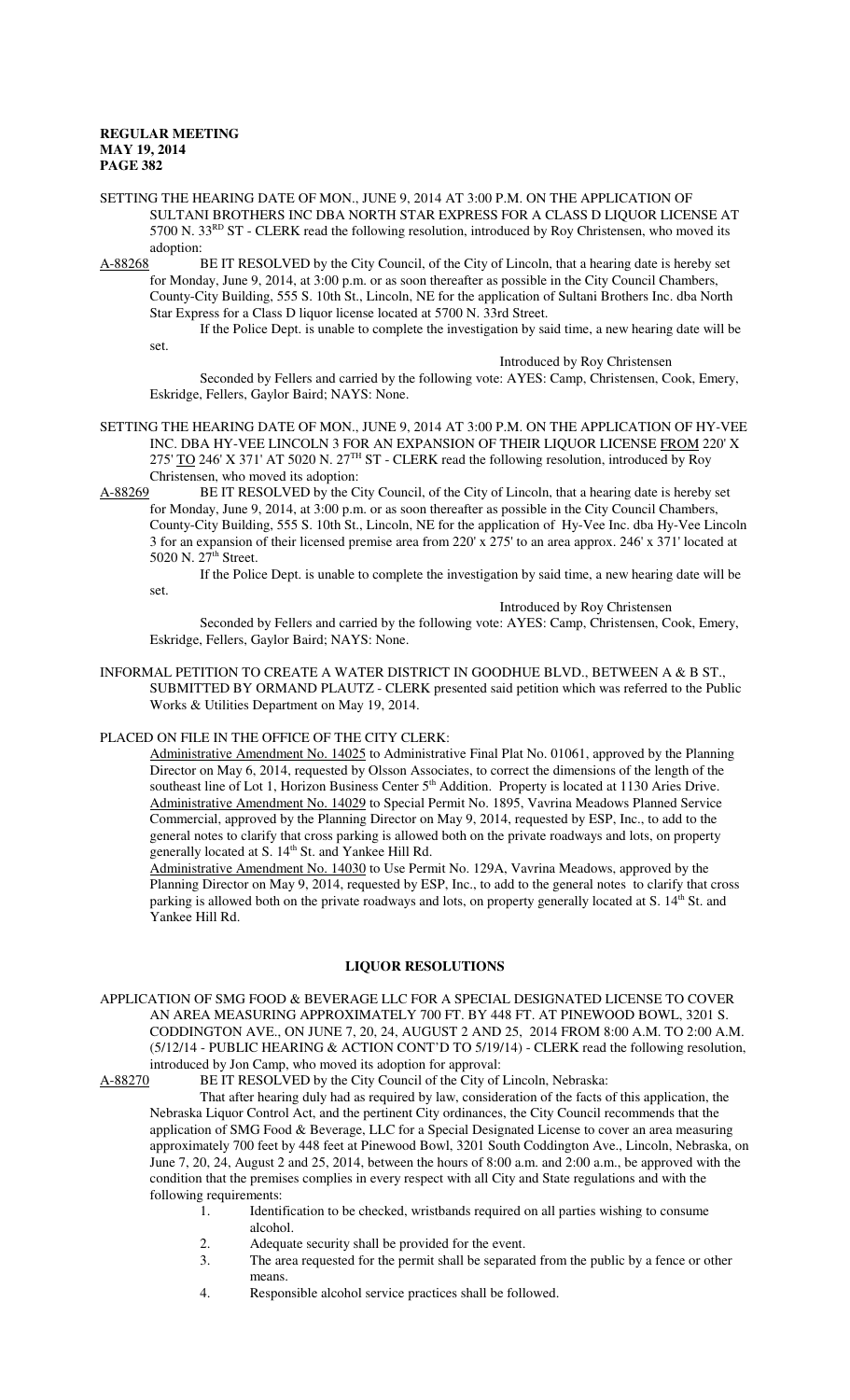BE IT FURTHER RESOLVED the City Clerk is directed to transmit a copy of this resolution to the Nebraska Liquor Control Commission.

#### Introduced by Jon Camp

Seconded by Fellers and carried by the following vote: AYES: Camp, Christensen, Cook, Emery, Eskridge, Fellers, Gaylor Baird; NAYS: None.

APPLICATION OF SMG FOOD & BEVERAGE LLC FOR A SPECIAL DESIGNATED LICENSE TO COVER AN AREA MEASURING APPROXIMATELY 13,000 SQUARE FEET AT THE STADIUM TERRACE OF PINNACLE BANK ARENA AT 400 PINNACLE ARENA DRIVE, ON JUNE 24 AND 25, 2014 FROM 10:00 A.M. TO 2:00 A.M. - CLERK read the following resolution, introduced by Jon Camp, who moved its adoption for approval:

A-88271 BE IT RESOLVED by the City Council of the City of Lincoln, Nebraska:

That after hearing duly had as required by law, consideration of the facts of this application, the Nebraska Liquor Control Act, and the pertinent City ordinances, the City Council recommends that the application of SMG Food & Beverage, LLC dba Pinnacle Bank Arena for a Special Designated License to cover an area measuring approximately 13,000 sq. ft. at the Stadium Terrace of Pinnacle Bank Arena at 400 Pinnacle Arena Drive, Lincoln, Nebraska, on June 24 and 25, 2014, between the hours of 10:00 a.m. and 2:00 a.m., be approved with the condition that the premises complies in every respect with all City and State regulations and with the following requirements:

- 1. Identification to be checked, wristbands required on all parties wishing to consume alcohol.
- 2. Adequate security shall be provided for the event.<br>3 The area requested for the permit shall be separate
- The area requested for the permit shall be separated from the public by a fence or other means.
- 4. Responsible alcohol service practices shall be followed.

BE IT FURTHER RESOLVED the City Clerk is directed to transmit a copy of this resolution to the Nebraska Liquor Control Commission.

#### Introduced by Jon Camp

Seconded by Fellers and carried by the following vote: AYES: Camp, Christensen, Cook, Emery, Eskridge, Fellers, Gaylor Baird; NAYS: None.

APPLICATION OF SMG FOOD & BEVERAGE LLC FOR A SPECIAL DESIGNATED LICENSE TO COVER AN AREA MEASURING APPROXIMATELY 700 FT. BY 448 FT. AT PINEWOOD BOWL, 3201 S. CODDINGTON AVE., ON AUGUST 1, 2014 FROM 8:00 A.M. TO 2:00 A.M. - CLERK read the following resolution, introduced by Jon Camp, who moved its adoption for approval:

A-88272 BE IT RESOLVED by the City Council of the City of Lincoln, Nebraska:

That after hearing duly had as required by law, consideration of the facts of this application, the Nebraska Liquor Control Act, and the pertinent City ordinances, the City Council recommends that the application of SMG Food & Beverage, LLC for a Special Designated License to cover an area measuring approximately 700 feet by 448 feet at Pinewood Bowl, 3201 South Coddington Ave., Lincoln, Nebraska, on August 1, 2014, between the hours of 8:00 a.m. and 2:00 a.m., be approved with the condition that the premises complies in every respect with all City and State regulations and with the following requirements:

- 1. Identification to be checked, wristbands required on all parties wishing to consume alcohol.
- 2. Adequate security shall be provided for the event.<br>3. The area requested for the permit shall be separate
- The area requested for the permit shall be separated from the public by a fence or other means.
- Responsible alcohol service practices shall be followed.

BE IT FURTHER RESOLVED the City Clerk is directed to transmit a copy of this resolution to the Nebraska Liquor Control Commission.

#### Introduced by Jon Camp

Seconded by Fellers and carried by the following vote: AYES: Camp, Christensen, Cook, Emery, Eskridge, Fellers, Gaylor Baird; NAYS: None.

APPLICATION OF SMG FOOD & BEVERAGE LLC FOR A SPECIAL DESIGNATED LICENSE TO COVER AN AREA MEASURING APPROXIMATELY 280 FT. BY 60 FT. TO THE NORTH AND 200 FT. BY 60 FT. TO THE SOUTH OF PERSHING AUDITORIUM, 226 CENTENNIAL MALL SOUTH, ON AUGUST 6, 2014 FROM 10:00 A.M. TO 2:00 A.M. - CLERK read the following resolution, introduced by Jon Camp, who moved its adoption for approval:<br>A-88273 BE IT RESOLVED by the City Council of

BE IT RESOLVED by the City Council of the City of Lincoln, Nebraska:

That after hearing duly had as required by law, consideration of the facts of this application, the Nebraska Liquor Control Act, and the pertinent City ordinances, the City Council recommends that the application of SMG Food & Beverage, LLC for a Special Designated License to cover an area measuring approximately 280 feet by 60 feet to the north and 200 feet by 60 feet to the south of Pershing Auditorium, 226 Centennial Mall South, Lincoln, Nebraska, on August 6, 2014, between the hours of 10:00 a.m. and 2:00 a.m., be approved with the condition that the premises complies in every respect with all City and State regulations and with the following requirements: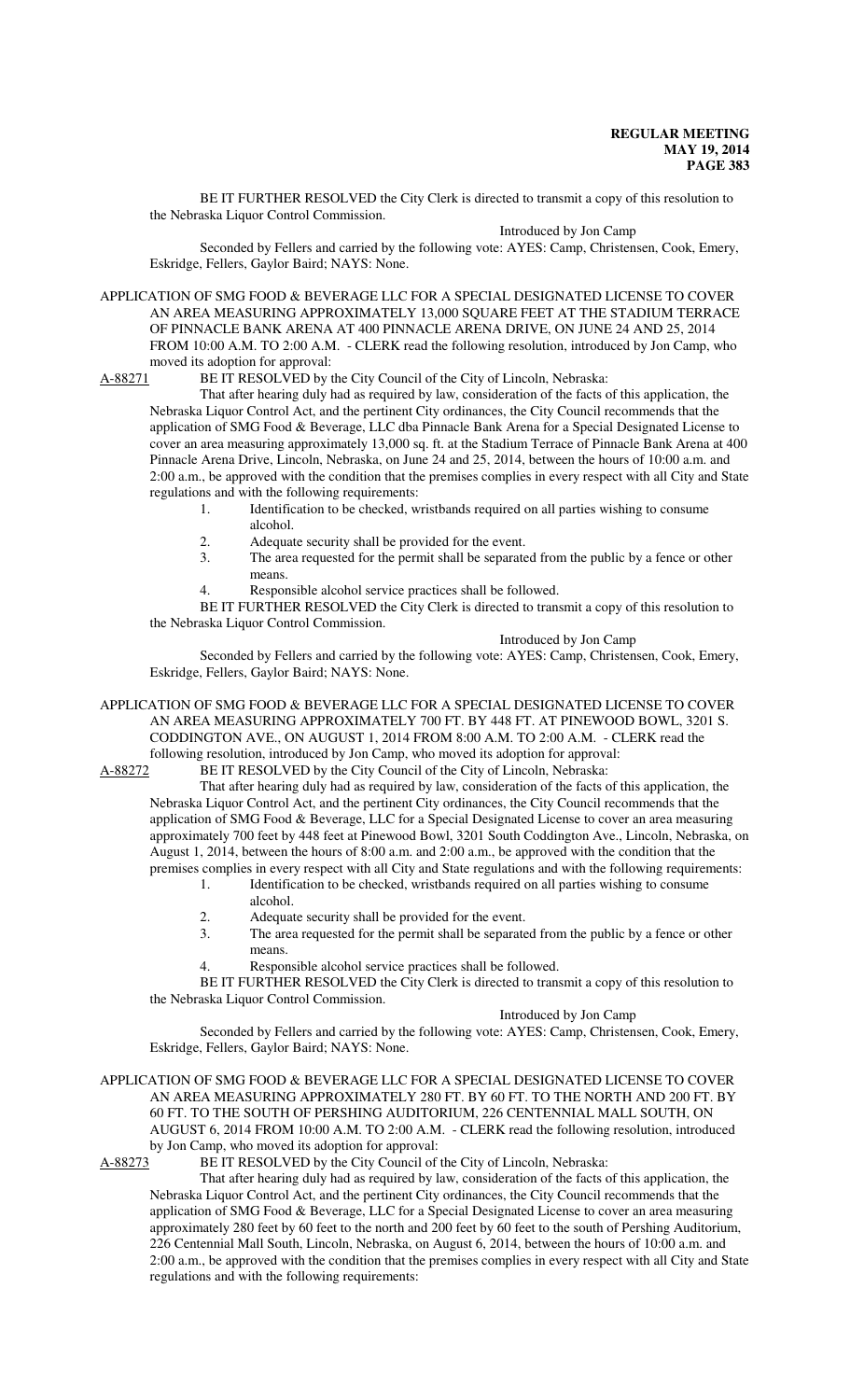- 1. Identification to be checked, wristbands required on all parties wishing to consume alcohol.
- 2. Adequate security shall be provided for the event.
- 3. The area requested for the permit shall be separated from the public by a fence or other means.
- 4. Responsible alcohol service practices shall be followed.

BE IT FURTHER RESOLVED the City Clerk is directed to transmit a copy of this resolution to the Nebraska Liquor Control Commission.

#### Introduced by Jon Camp

Seconded by Fellers and carried by the following vote: AYES: Camp, Christensen, Cook, Emery, Eskridge, Fellers, Gaylor Baird; NAYS: None.

#### APPLICATION OF BLUE BLOOD BREWING COMPANY INC. DBA BLUE BLOOD BREWING COMPANY TO EXPAND ITS PREMISES FOR AN OUTDOOR AREA MEASURING APPROXIMATELY 20 FT. BY 18 FT. TO THE SOUTH OF THE LICENSED PREMISES AT 500 W. SOUTH STREET - CLERK read the following resolution, introduced by Jon Camp, who moved its adoption for approval:

A-88274 That after hearing duly had as required by law, consideration of the facts of this application, the Nebraska Liquor Control Act, and the pertinent City ordinances, the City Council recommends that the application of Blue Blood Brewing Company Inc. dba Blue Blood Brewing Company to expand its licensed premises by the addition of an outside area measuring approximately 20 feet by 18 feet to the south of the presently licensed premises located at 500 W. South Street, for a new licensed area described as a one story building approximately 70 feet by 90 feet including use of loading dock approximately 180 feet away at end of strip mall including outdoor area approximately 20 feet by 18 feet to the south, be approved with the condition that the premises complies in every respect with all City and State regulations, specifically the Smoking Regulation Act and the Nebraska Clean Indoor Air Act.

BE IT FURTHER RESOLVED that the City Clerk is directed to transmit a copy of this resolution to the Nebraska Liquor Control Commission.

#### Introduced by Jon Camp

Seconded by Fellers and carried by the following vote: AYES: Camp, Christensen, Cook, Emery, Eskridge, Fellers, Gaylor Baird; NAYS: None.

MANAGER APPLICATION OF RONALD TROUBA JR. FOR LINCOLN FIREFIGHTERS LOCAL 644 DBA LINCOLN FIREFIGHTERS RECEPTION HALL AT 241 VICTORY LANE - CLERK read the following resolution, introduced by Jon Camp, who moved its adoption for approval:

A-88275 WHEREAS, Lincoln Firefighters Local 644 dba Lincoln Firefighters Reception Hall located at 241 Victory Lane, Lincoln, Nebraska has been approved for a Retail Class "I" liquor license, and now requests that Ronald Trouba Jr. be named manager;

WHEREAS, Ronald Trouba Jr. appears to be a fit and proper person to manage said business. NOW, THEREFORE, BE IT RESOLVED by the City Council of the City of Lincoln, Nebraska: That after hearing duly had as required by law, consideration of the facts of this application, the Nebraska Liquor Control Act, and the pertinent City ordinances, the City Council recommends that Ronald Trouba Jr. be approved as manager of this business for said licensee. The City Clerk is directed to transmit a copy of this resolution to the Nebraska Liquor Control Commission.

#### Introduced by Jon Camp

Seconded by Fellers and carried by the following vote: AYES: Camp, Christensen, Cook, Emery, Eskridge, Fellers, Gaylor Baird; NAYS: None.

APPLICATION OF LINCOLN CHILDREN'S ZOO FOR A SPECIAL DESIGNATED LIQUOR LICENSE TO COVER AN AREA MEASURING APPROXIMATELY 1500 FT. BY 400 FT. IN ZOOVILLE SQUARE IN THE LINCOLN CHILDREN'S ZOO, 1222 S. 27TH ST. ON JUNE 6, 2014 FROM 6:00 P.M. TO 12:00 A.M. - CLERK read the following resolution, introduced by Jon Camp, who moved its adoption for approval:<br>A-88276 I

BE IT RESOLVED by the City Council of the City of Lincoln, Nebraska:

That after hearing duly had as required by law, consideration of the facts of this application, the Nebraska Liquor Control Act, and the pertinent City ordinances, the City Council recommends that the application of Lincoln Children's Zoo for a Special Designated License to cover an area measuring approximately 1500 feet by 400 feet in Zooville Square in the Lincoln Children's Zoo, 1222 S. 27th Street, Lincoln, Nebraska, on June 6, 2014, between the hours of 6:00 p.m. and 12:00 a.m., be approved with the condition that the premises complies in every respect with all City and State regulations and with the following requirements:

- 1. Identification to be checked, wristbands required on all parties wishing to consume alcohol.
- 2. Adequate security shall be provided for the event.<br>3. The area requested for the permit shall be separate
- The area requested for the permit shall be separated from the public by a fence or other means.
- 4. Responsible alcohol service practices shall be followed.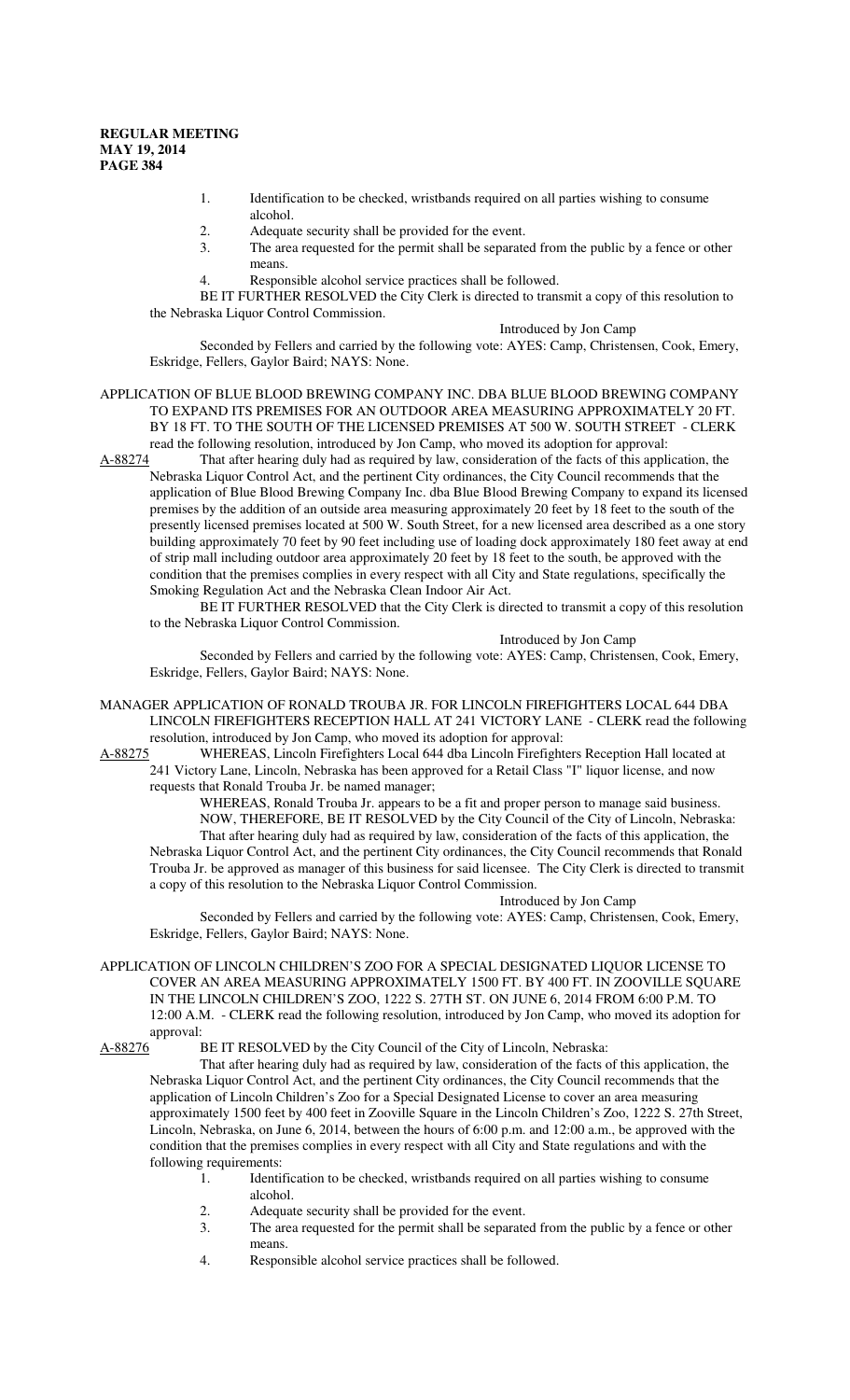BE IT FURTHER RESOLVED the City Clerk is directed to transmit a copy of this resolution to the Nebraska Liquor Control Commission.

Introduced by Jon Camp

Seconded by Fellers and carried by the following vote: AYES: Camp, Christensen, Cook, Emery, Eskridge, Fellers, Gaylor Baird; NAYS: None.

#### **ORDINANCES - 2ND READING & RELATED RESOLUTIONS (as required)**

- TEXT AMENDMENT 14001 AMENDING TITLE 27 OF THE LINCOLN MUNICIPAL CODE, THE ZONING CODE, TO CLARIFY THAT DWELLINGS FOR NON-RELATED PERSONS IS NOT AN ALLOWED USE IN THE AG, AGR, OR R-6 ZONING DISTRICTS BY AMENDING SECTION 27.06.080 RELATING TO THE GROUP LIVING USE GROUP TO CHANGE THE DESIGNATION OF DWELLINGS FOR NON-RELATED PERSONS IN SAID USE GROUP TABLE FROM A SPECIAL PERMITTED USE TO A PROHIBITED USE IN THE AG, AGR AND R-6 ZONING DISTRICTS; AND AMENDING SECTION 27.70.020 RELATING TO ADDITIONAL USE REGULATIONS FOR DWELLINGS FOR NON-RELATED PERSONS TO CLARIFY THAT DWELLINGS FOR NON-RELATED PERSONS AS A PERMITTED USE UNDER A COMMUNITY UNIT PLAN IS LIMITED TO THE R-1, R-2, R-3, R-4 AND R-5 ZONING DISTRICTS - CLERK read an ordinance, introduced by Jon A. Camp, amending Title 27 of the Lincoln Municipal Code, The Zoning Code, to clarify that dwellings for non-related persons is not an allowed use in the AG, AGR, or R-6 zoning districts by amending Section 27.06.080 relating to the Group Living Use Group to change the designation of Dwellings for Non-Related Persons in said Use Group Table from a special permitted use to a prohibited use in the AG, AGR and R-6 zoning districts; amending Section 27.70.020 relating to Additional Use Regulations for Dwellings for Non-related Persons to clarify that Dwellings for Non-Related Persons as a permitted use under a community unit plan is limited to the R-1, R-2, R-3, R-4, and R-5 zoning districts; and repealing Sections 27.06.080 and 27.70.020 of the Lincoln Municipal Code as hitherto existing, the second time.
- TEXT AMENDMENT 14002 AMENDING SUBSECTIONS (A) AND (B) OF SECTION 27.63.680 OF THE LINCOLN MUNICIPAL CODE, SALE OF ALCOHOLIC BEVERAGES FOR CONSUMPTION ON THE PREMISES, TO DEFINE RESTAURANT UNDER SUBSECTION (A), AND TO ADD THE SALE OF ALCOHOLIC BEVERAGES FOR CONSUMPTION ON THE PREMISES OF A RESTAURANT AS A SPECIAL PERMITTED USE IN THE O-3 DISTRICT UNDER SUBSECTION (B) - CLERK read the following ordinance, introduced by Jon A. Camp, amending subsections (a) and (b) of Section 27.63.680 of the Lincoln Municipal Code, Sale of Alcoholic Beverages for Consumption On the Premises, to define restaurant under subsection (a), and to add the sale of alcoholic beverages for consumption on the premises of a restaurant as a special permitted use in the O-3 district under subsection (b); and repealing Section 27.63.680 of the Lincoln Municipal Code as hitherto existing, the second time.
- CHANGE OF ZONE 14007 APPLICATION OF EIGER CORPORATION FOR A CHANGE OF ZONE FROM AG AGRICULTURAL DISTRICT TO B-5 PLANNED REGIONAL BUSINESS DISTRICT AND FROM B-5 PLANNED REGIONAL BUSINESS DISTRICT TO H-4 GENERAL COMMERCIAL DISTRICT ON PROPERTY GENERALLY LOCATED AT SOUTH 91ST STREET AND PINE LAKE ROAD. (RELATED ITEMS: 14-51, 14R-130) - CLERK read an ordinance, introduced by Jon A. Camp, amending the Lincoln Zoning District Maps adopted by reference and made a apart of Title 27 of the Lincoln Municipal Code, pursuant to Section 27.05.02 of the Lincoln Municipal Code, by changing the boundaries of the districts established and shown thereon, the second time.
- USE PERMIT 140D APPLICATION OF EIGER CORPORATION TO EXPAND THE BOUNDARY OF THE EXISTING USE PERMIT BY APPROXIMATELY 14.6 ACRES TO ALLOW AN ADDITIONAL 722 DWELLING UNITS, WITH A REQUESTED WAIVER TO ALLOW TANDEM PARKING ASSOCIATED WITH MULTI-FAMILY DWELLINGS, AND TO MODIFY THE MAXIMUM HEIGHT TO 52 FEET, AND TO REMOVE APPROXIMATELY 6.3 ACRES BEING REZONED TO H-4 FOR MINI-WAREHOUSING, ON PROPERTY GENERALLY LOCATED AT SOUTH 91ST STREET AND PINE LAKE ROAD. (RELATED ITEMS: 14-51, 14R-130)
- TEXT AMENDMENT 14003 AMENDING CHAPTER 27.63 OF THE LINCOLN MUNICIPAL CODE BY AMENDING SECTION 27.63.130 TO CLARIFY THAT THE SECTION APPLIES ONLY TO OUTDOOR RECREATIONAL FACILITIES, TO PROVIDE THAT THE PLANNING COMMISSION MAY ESTABLISH PARKING REQUIREMENTS FOR SUCH OUTDOOR RECREATIONAL FACILITIES AND PROVIDING THAT, AS PART OF THE SPECIAL PERMIT FOR AN OUTDOOR RECREATIONAL FACILITY, THE PLANNING COMMISSION MAY, SUBJECT TO SECTION 27.63.680, PERMIT THE SALE OF ALCOHOLIC BEVERAGES FOR CONSUMPTION ON THE PREMISES AS AN ACCESSORY USE; AND AMENDING SECTION 27.63.680 TO ALLOW THE SALE OF ALCOHOLIC BEVERAGES FOR CONSUMPTION ON THE PREMISES AS AN ACCESSORY USE - PRIOR to reading: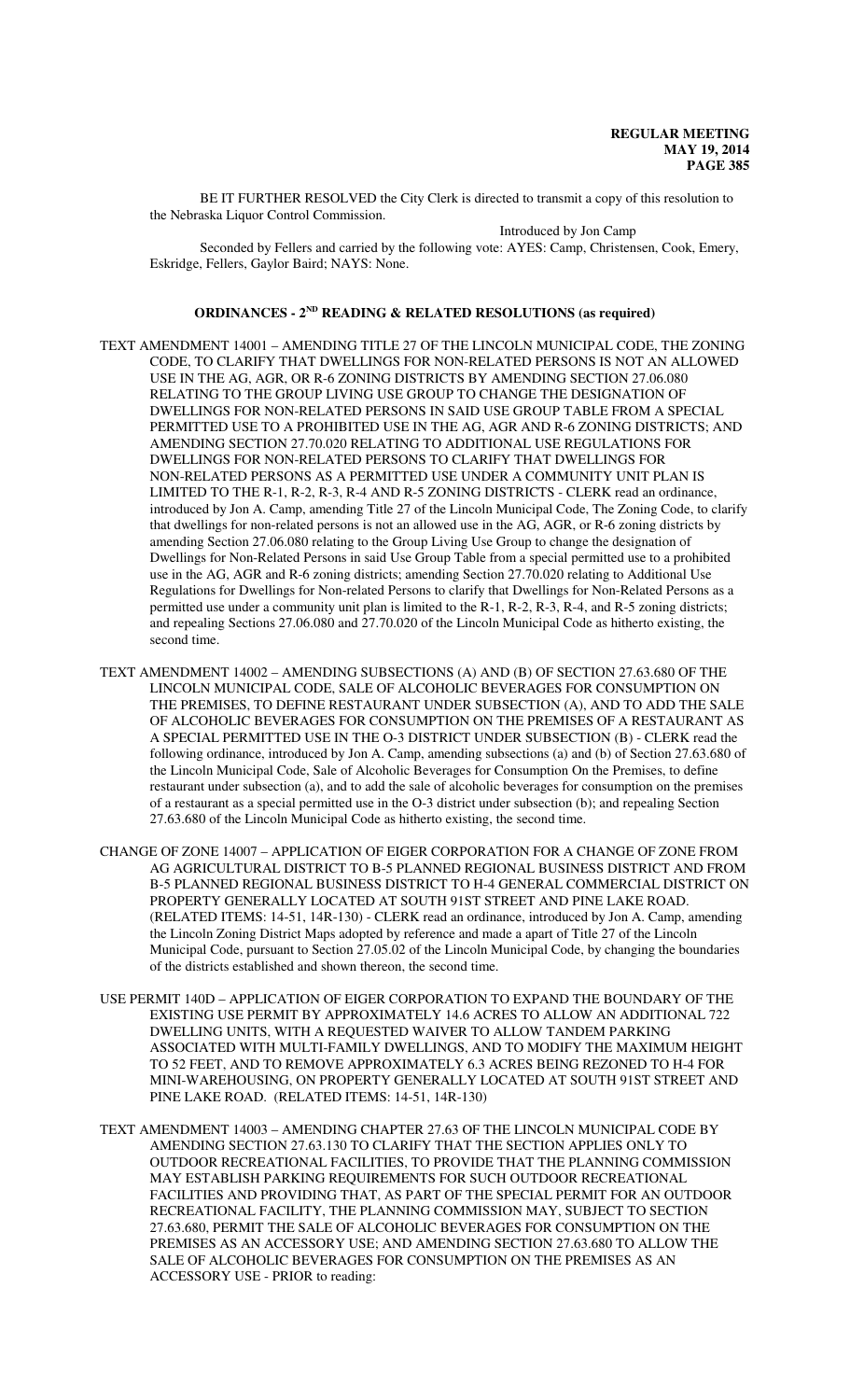COOK Moved to Continue Public Hearing with Action two weeks to June 2, 2014. Seconded by Christensen & carried by the following vote: AYES: Camp, Christensen, Cook, Emery, Eskridge, Fellers, Gaylor Baird; NAYS: None.

- CLERK Read the following ordinance, introduced by Jon A. Camp, amending Chapter 27.63 of the Lincoln Municipal Code by amending Section 27.63.130 to clarify that the section applies only to outdoor recreational facilities, to provide that the Planning Commission may establish parking requirements for such outdoor recreational facilities based on a determination of the parking needs and operation of the proposed uses, and providing that, as part of the special permit for an outdoor recreational facility, the Planning Commission may, subject to applicable locational requirements of Section 27.63.680, permit the sale of alcoholic beverages for consumption on the premises as an accessory use; amending Section 27.63.680 to allow the sale of alcoholic beverages for consumption on the premises as an accessory use to an outdoor recreational facility as part of a separate special permit for the outdoor recreational facility under Section 27.63.130; and repealing Sections 27.63.130; and repealing Sections 27.63.130 and 27.63.680 of the Lincoln Municipal Code as hitherto existing, the second time.
- COMP. PLAN AMENDMENT 14002 AMENDING THE 2040 LINCOLN-LANCASTER COUNTY COMPREHENSIVE PLAN TO CHANGE APPROXIMATELY 61 ACRES OF LAND FROM URBAN RESIDENTIAL TO COMMERCIAL, GREEN SPACE AND ENVIRONMENTAL RESOURCES, ON PROPERTY GENERALLY LOCATED SOUTHWEST OF THE INTERSECTION OF WEST CHARLESTON STREET AND SUN VALLEY BOULEVARD. (RELATED ITEMS: 14R-131, 14-52, 14R-132)
- CHANGE OF ZONE 14009 APPLICATION OF OAK LAKE DEVELOPMENT, LLC FOR A CHANGE OF ZONE FROM R-3 RESIDENTIAL DISTRICT AND I-1 INDUSTRIAL DISTRICT TO B-2 PLANNED NEIGHBORHOOD BUSINESS DISTRICT ON PROPERTY GENERALLY LOCATED SOUTHWEST OF THE INTERSECTION OF WEST CHARLESTON STREET AND SUN VALLEY BOULEVARD. (RELATED ITEMS: 14R-131, 14-52, 14R-132) - CLERK read an ordinance, introduced by Jon A. Camp, amending the Lincoln Zoning District Maps adopted by reference and made a part of Title 27 of the Lincoln Municipal Code, pursuant to Section 27.05.020 of the Lincoln Municipal Code, by changing the boundaries of the districts established and shown thereon, the second time.
- USE PERMIT 14004 APPLICATION OF OAK LAKE DEVELOPMENT, LLC TO PERMIT OUTDOOR RECREATIONAL FACILITIES AS A SPECIAL PERMITTED USE, TO DEVELOP 75,000 SQ. FT. OF COMMERCIAL USE, 175,000 SQ. FT. OF INDOOR RECREATIONAL FACILITIES AND 275 HOTEL ROOMS, INCLUDING REQUESTED WAIVERS TO MODIFY THE PARKING, SIGNAGE, MAXIMUM HEIGHT, PARKING LOT SCREENING, STREET TREES AND SIDEWALK REQUIREMENTS, ON PROPERTY GENERALLY LOCATED SOUTHWEST OF THE INTERSECTION OF WEST CHARLESTON STREET AND SUN VALLEY BOULEVARD. (RELATED ITEMS: 14R-131, 14-52, 14R-132)
- APPROVING THE GREAT AMERICAN SPORTS PARK REDEVELOPMENT AGREEMENT BETWEEN THE CITY OF LINCOLN AND GREAT AMERICAN SPORTS PARK, LLC AND OAK LAKE DEVELOPMENT, LLC RELATING TO THE REDEVELOPMENT OF PROPERTY GENERALLY LOCATED BETWEEN SUN VALLEY BOULEVARD ON THE EAST, CHARLESTON STREET AND WEST CHARLESTON STREET ON THE NORTH, THE VIEW STUDENT HOUSING COMPLEX ON THE WEST, AND THE UNION PACIFIC RAIL LINE ON THE SOUTH. (RELATED ITEMS: 14R-134, 14R-135, 14-53, 14-54)
- AMENDING THE FY 13/14 CIP TO AUTHORIZE AND APPROPRIATE \$2,116,463 IN TIF FUNDS AND \$1,188,889 IN ENHANCED EMPLOYMENT AREA OCCUPATION TAX FOR THE GREAT AMERICAN SPORTS PARK REDEVELOPMENT PROJECT ON PROPERTY GENERALLY LOCATED BETWEEN SUN VALLEY BOULEVARD ON THE EAST, CHARLESTON STREET AND WEST CHARLESTON STREET ON THE NORTH, THE VIEW STUDENT HOUSING COMPLEX ON THE WEST, AND THE UNION PACIFIC RAIL LINE ON THE SOUTH. (RELATED ITEMS: 14R-134, 14R-135, 14-53, 14-54)
- AUTHORIZING A RETAIL BUSINESS OCCUPATION TAX ON RETAIL BUSINESSES LOCATED WITHIN THE GREAT AMERICAN SPORTS PARK PROJECT'S ENHANCED EMPLOYMENT AREA IDENTIFIED IN THE NORTHWEST CORRIDORS REDEVELOPMENT PLAN FOR OUTDOOR LIGHTED SPORTS FIELDS AND ASSOCIATED PARKING, RESTROOMS AND RELATED IMPROVEMENTS. (RELATED ITEMS: 14R-134, 14R-135, 14-53, 14-54) - CLERK read an ordinance, introduced by Jon A. Camp, providing for the levy of a retail business occupation tax; establishing definitions; providing for the administration, collections, returns, delinquencies and recovery of unpaid amounts related to such occupation tax; specifying how such tax revenue will be used; providing a sunset provision for the tax; and related matters, the second time.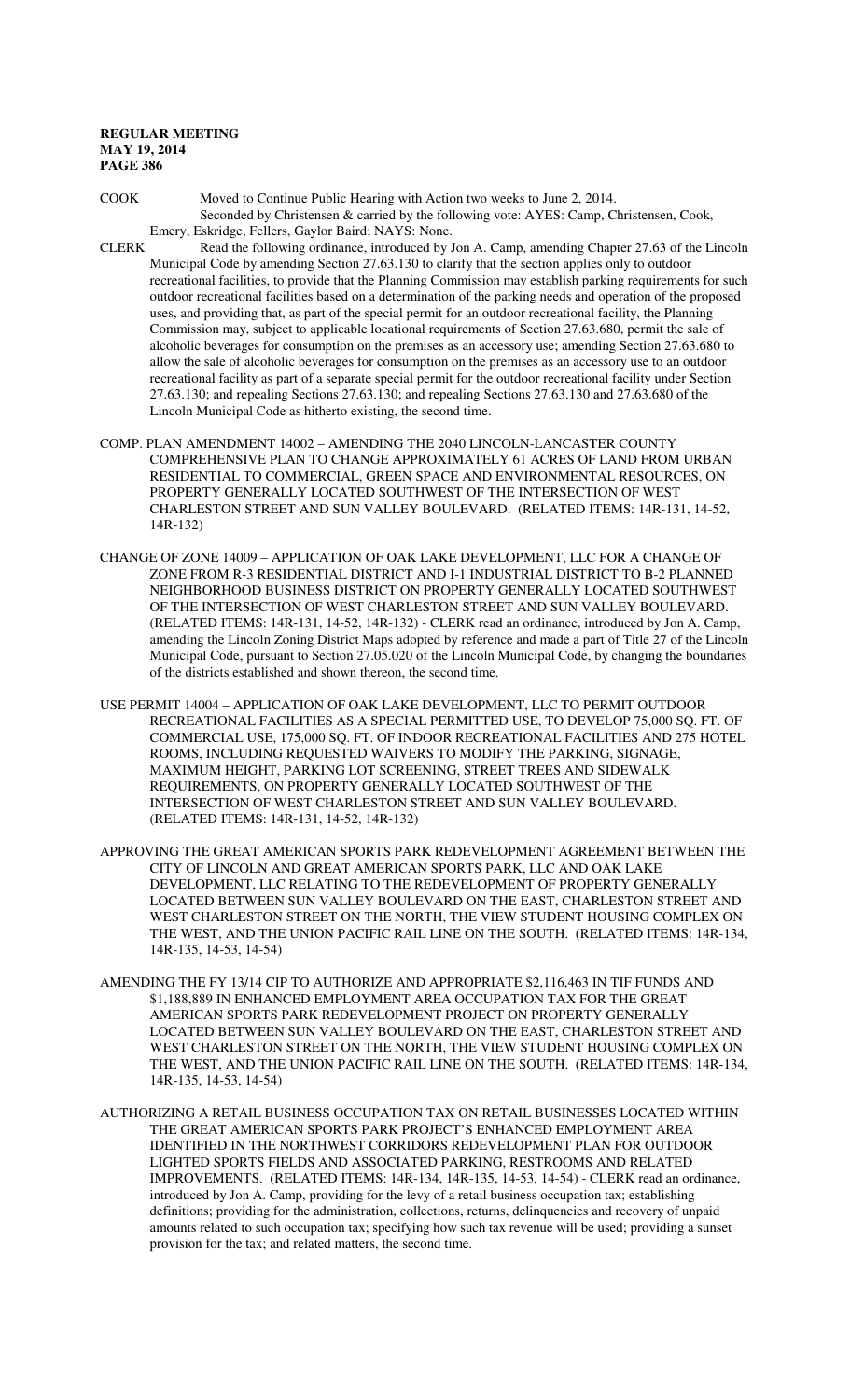AUTHORIZING THE ISSUANCE OF TAX ALLOCATION BONDS AND THE ISSUANCE OF OCCUPATION TAX REVENUE BONDS FOR THE GREAT AMERICAN SPORTS PARK REDEVELOPMENT PROJECT. (RELATED ITEMS: 14R-134, 14R-135, 14-53, 14-54) - CLERK read an ordinance, introduced by Jon A. Camp, authorizing and providing for the issuance by the City of Lincoln, Nebraska of (a) a tax allocation bond, note or other obligation in an aggregate principal amount not to exceed \$2,116,463 for the purpose of (1) paying the costs of acquiring, purchasing, constructing, reconstructing, improving, extending, rehabilitating, installing, equipping, furnishing and completing certain improvements within the city's sports park redevelopment project area, including acquiring any real estate and/or interests in real estate in connection therewith, and (2) paying the costs of issuance thereof and (b) an occupation tax revenue bond, note or other obligation in an aggregate principal amount to not exceed \$1,188,889 for the purpose of (1) paying the costs of acquiring, purchasing, constructing, reconstructing, improving, extending, rehabilitating, installing, equipping, furnishing and completing certain improvements within the city's sports park redevelopment project area, including acquiring any real estate and/or interests in real estate in connection therewith, and (2) paying the costs of issuance thereof; prescribing the form and certain details of such bonds, notes or other obligations; pledging certain property tax revenue and other revenue to the payment of the principal of and interest on the tax allocation bond, note or other obligation as the same become due; pledging certain occupation tax revenues to the payment of the principal of and interest on the occupation tax revenue bond, note or other obligation as the same become due; limiting payment of such bond, note or other obligation to the revenues specified herein; creating and establishing funds and accounts; delegating, authorizing and directing the finance director to exercise his independent discretion and judgment in determining and finalizing certain terms and provisions of such bonds, notes or other obligations not specified herein; taking other actions and making other covenants and agreements in connection with the foregoing; and related matters, the second time.

#### **PUBLIC HEARING - RESOLUTIONS**

SPECIAL PERMIT 1662A – APPLICATION OF STAR CITY OPTIMIST YOUTH FOUNDATION TO AMEND THE SITE PLAN FOR A RECREATIONAL FACILITY, TO CHANGE THE HOURS OF OPERATION AND TO ALLOW THE SALE OF ALCOHOL FOR CONSUMPTION ON THE PREMISES, ALONG WITH A REQUESTED WAIVER TO MODIFY THE SIDE AND FRONT YARD SETBACKS ON PROPERTY GENERALLY LOCATED AT SOUTH FOLSOM STREET AND WEST PIONEERS BOULEVARD - PRIOR to reading:

CAMP Moved to Continue Public Hearing with Action two weeks to June 2, 2014. Seconded by Christensen & carried by the following vote: AYES: Camp, Christensen, Cook, Emery, Eskridge, Fellers, Gaylor Baird; NAYS: None.

AMENDING THE 21ST AND N REDEVELOPMENT AGREEMENT BETWEEN THE CITY OF LINCOLN AND HOPPE BROTHERS, LLC, APPROVED BY RESOLUTION NO. A-87644 ON NOVEMBER 4, 2013, TO REVISE THE ESTIMATED AMOUNT OF TIF AND TO ADD SOIL REMEDIATION AS A USE OF TIF - CLERK read the following resolution, introduced by Jon Camp, who moved its adoption:

A-88277 BE IT RESOLVED by the City Council of the City of Lincoln, Nebraska: That the attached First Amendment to Redevelopment Agreement for 21st and N Streets between the City of Lincoln and Hoppe Brothers, LLC, amending the Redevelopment Agreement approved by Resolution No. A-87644 on November 4, 2013, to revise the estimated amount of TIF and to add soil remediation as a use of TIF, is hereby approved and accepted and the Mayor is authorized to execute said First Amendment to Redevelopment Agreement on behalf of the City.

The City Clerk is directed to return on fully executed copy of the Amendment to Wynn Hjermstad for transmittal to Hoppe Brothers, LLC.

### Introduced by Jon Camp

Seconded by Christensen and carried by the following vote: AYES: Camp, Christensen, Cook, Emery, Eskridge, Fellers, Gaylor Baird; NAYS: None.

APPROVING A MULTI-YEAR CAD SOFTWARE LICENSE AGREEMENT BETWEEN THE CITY OF LINCOLN AND BENTLEY SYSTEMS, INC. FOR COMPUTER AIDED DRAFTING SOFTWARE FOR A THREE YEAR TERM - CLERK read the following resolution, introduced by Jon Camp, who moved its adoption:

A-88278 BE IT RESOLVED by the City Council of the City of Lincoln, Nebraska:

That the multi-year CAD Software License Agreement between the City of Lincoln and Bentley Systems, Inc. for Computer Aided Drafting Software for a three year term, in accordance with the terms and conditions contained in said Agreement, is hereby approved and the Mayor is authorized to execute the same and any associated amendments or renewals on behalf of the City of Lincoln.

The City Clerk is directed to send one fully executed License Agreement to Tim Pratt, Engineering Services Manager, for transmittal to Bentley.

#### Introduced by Jon Camp

Seconded by Christensen and carried by the following vote: AYES: Camp, Christensen, Cook, Emery, Eskridge, Fellers, Gaylor Baird; NAYS: None.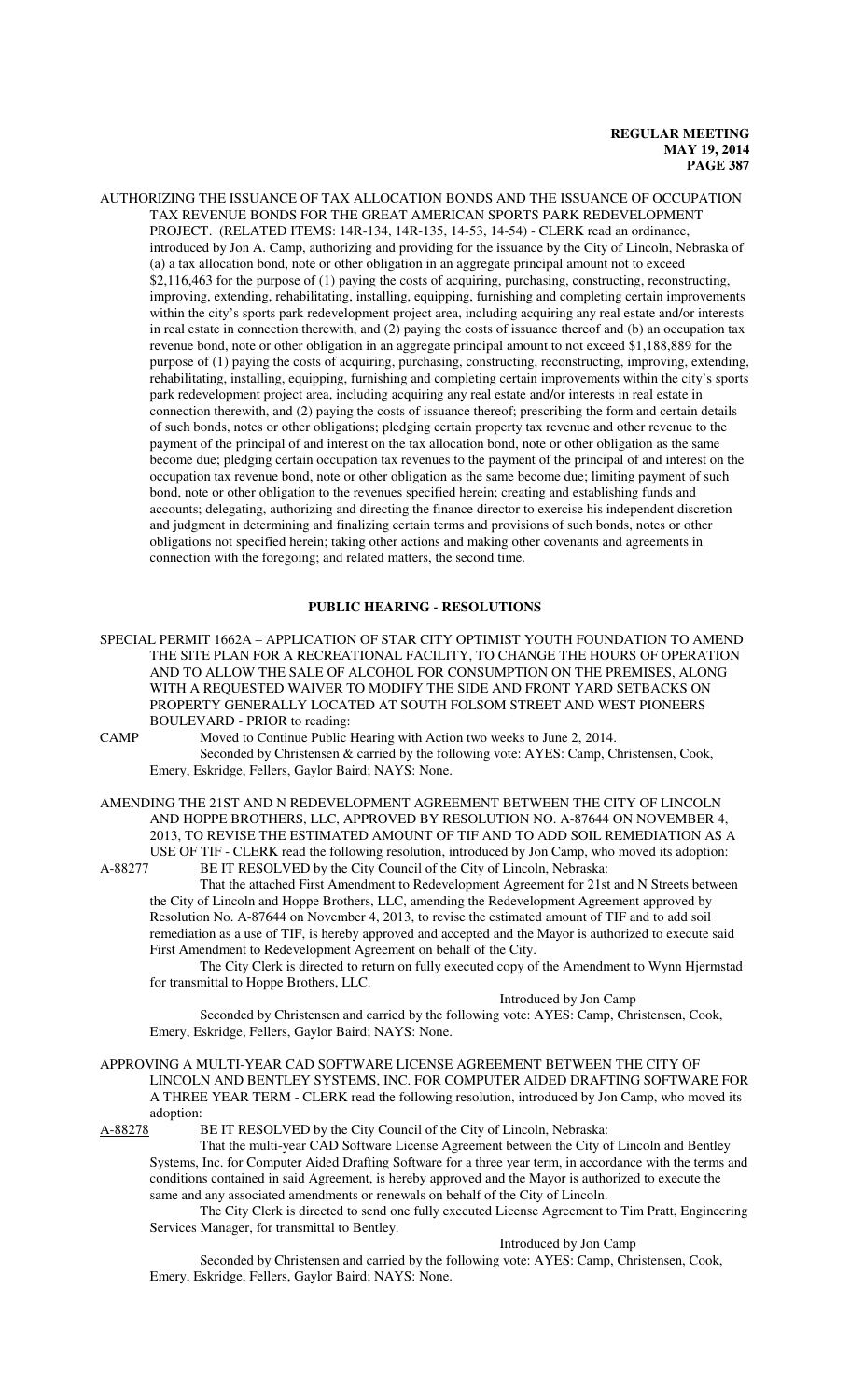APPROVING THE APPOINTMENT OF JEFFERY R. KIRKPATRICK AS THE CITY ATTORNEY FOR A TWO-YEAR TERM EFFECTIVE JUNE 1, 2014 - CLERK read the following resolution, introduced by Jon Camp, who moved its adoption:

A-88279 BE IT RESOLVED by the City Council of the City of Lincoln, Nebraska:

That the appointment of Jeffery R. Kirkpatrick to the position of City Attorney for a two-year term effective June 1, 2014, is hereby approved.

Introduced by Jon Camp

Seconded by Christensen and carried by the following vote: AYES: Camp, Christensen, Cook, Emery, Eskridge, Fellers, Gaylor Baird; NAYS: None.

#### **ORDINANCES - 3RD READING & RELATED RESOLUTIONS (as required) - NONE**

# **ORDINANCES - 1ST READING & RELATED RESOLUTIONS (as required)**

- COMP. PLAN CONFORMANCE NO. 14008 APPROVING THE WEST VAN DORN REDEVELOPMENT PLAN FOR DEVELOPMENT OF APPROXIMATELY 289 ACRES OF PROPERTY GENERALLY LOCATED BETWEEN CALVERT ST. ON THE SOUTH, ROSE ST. ON THE NORTH, 1ST ST. ON THE WEST AND S. 4TH ST. ON THE EAST. (RELATED ITEMS: 14R-138, 14-55)
- CHANGE OF ZONE 14008 APPLICATION OF SPEEDWAY PROPERTIES FOR A CHANGE OF ZONE FROM I-1 INDUSTRIAL DISTRICT TO I-1 INDUSTRIAL DISTRICT PUD, ON PROPERTY GENERALLY LOCATED AT PARK BLVD. AND VAN DORN ST., AND APPROVING A DEVELOPMENT PLAN WITH MODIFICATIONS TO THE ZONING ORDINANCE, LAND SUBDIVISION ORDINANCE AND DESIGN STANDARDS TO ALLOW AN INDOOR SPORTS FACILITY AND OUTDOOR SOCCER FIELDS, WITH FUTURE SHOPS AND RETAIL, AND THE SALE OF ALCOHOLIC BEVERAGES FOR CONSUMPTION ON THE PREMISES ON THE UNDERLYING I-1 ZONING DISTRICT. (RELATED ITEMS: 14R-138, 14-55) - CLERK read an ordinance, introduced by Roy Christensen, amending the Lincoln Zoning District Maps attached to and made a part of Title 27 of the Lincoln Municipal Code, as provided by Section 27.05.020 of the Lincoln Municipal Code, by changing the boundaries of the districts established and shown thereon, the first time.
- APPROVING A REAL ESTATE SALES AGREEMENT BETWEEN THE CITY OF LINCOLN AND STANLEY JOU FOR THE SALE OF CITY OWNED PROPERTY GENERALLY LOCATED AT 639 N. 27TH ST - CLERK read an ordinance, introduced by Roy Christensen, approving a Real Estate Sales Agreement between the City of Lincoln and Stanley Jou authorizing the sale of City owned property described as the north half of Lot E, Hawley's Addition to Lincoln, Lancaster County, Nebraska, more commonly known as 639 N.  $27<sup>th</sup>$  Street, the first time.

#### **RESOLUTIONS - 1ST READING**

- APPROVING AN AGREEMENT BETWEEN THE CITY OF LINCOLN, ON BEHALF OF THE LINCOLN-ANCASTER COUNTY HEALTH DEPARTMENT, AND SAFE KIDS WORLDWIDE FOR A BROAD-BASED COMMUNITY COALITION TO REDUCE UNINTENTIONAL CHILDHOOD INJURIES FOR A TERM OF JULY 1, 2014 THROUGH JUNE 30, 2018.
- APPROVING AMENDMENT NO. 3 TO A SERVICES CONTRACT BETWEEN THE NEBRASKA DEPARTMENT OF HEALTH AND HUMAN SERVICES AND THE LINCOLN-LANCASTER COUNTY HEALTH DEPARTMENT FOR HOME VISITATION SERVICES TO CHILDREN, FAMILIES AND YOUTH, TO EXTEND THE AGREEMENT FOR A THREE MONTH TERM.
- APPOINTING PHILLIP NALLEY TO THE AIR POLLUTION ADVISORY BOARD FOR A TERM EXPIRING SEPTEMBER 1, 2016.
- ACCEPTING THE REPORT OF NEW AND PENDING CLAIMS AGAINST THE CITY AND APPROVING DISPOSITION OF CLAIMS SET FORTH FOR THE PERIOD OF MAY 1 - 15, 2014.

#### **OPEN MICROPHONE**

Teri Pope Gonzalez, 349 S. 1<sup>st</sup> Street, came forward to express gratitude to various citizens and members of Council for their contributions to the community, and to the Lincoln Fire Department, who attended the Salt Creek Neighborhood Association's Cinco de Mayo party. This matter was taken under advisement.